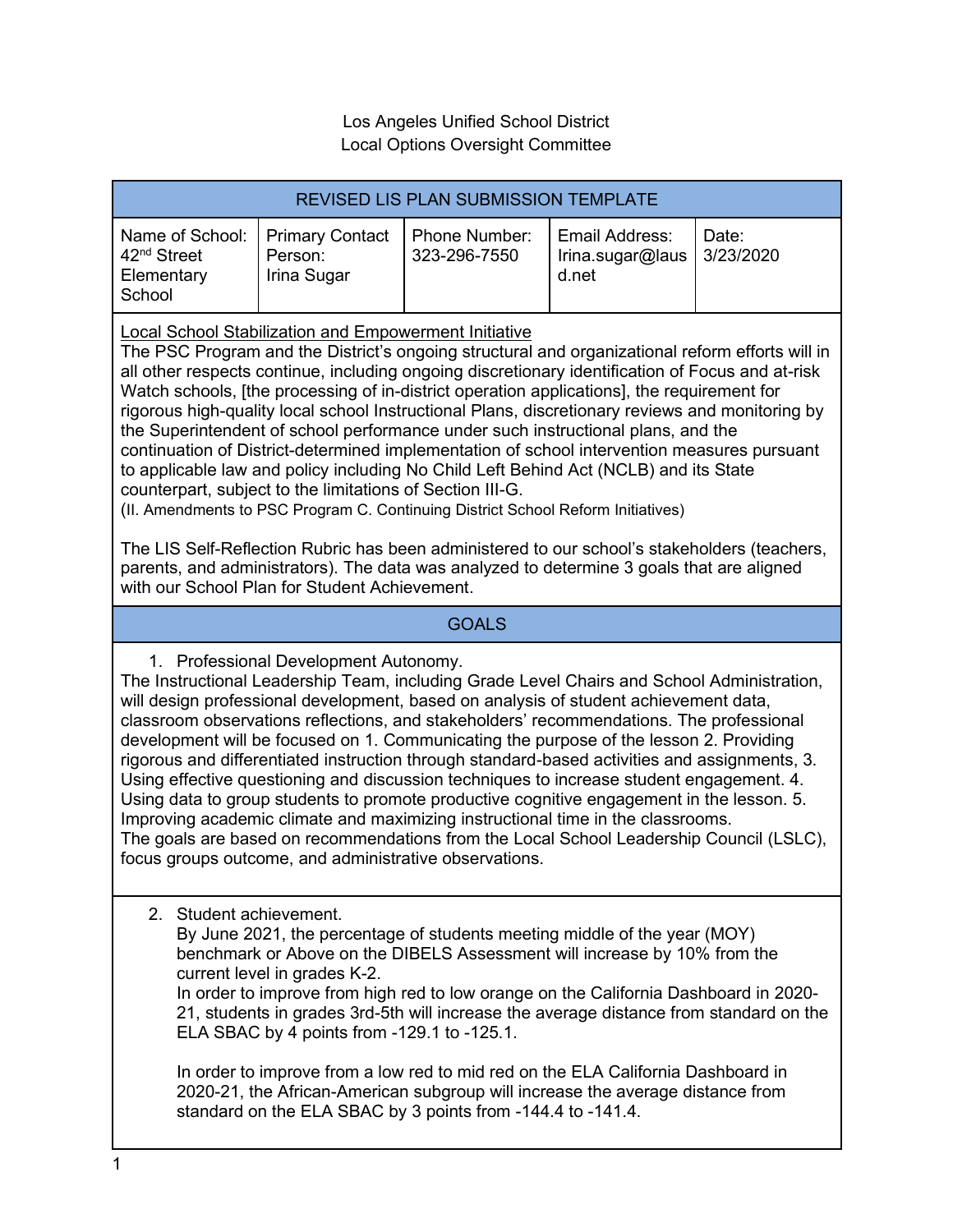In order to improve from high red to a low orange on the California Dashboard in 2020- 21, students in grades 3rd-5th will increase the average distance from standard on the Math SBAC by 3 points from -126 to -123.

### 3. Attendance

In order to improve from low red to mid red on the Chronic Absenteeism CA Dashboard in 2020-21, the percentage of chronically absent students will decline by 3 percent from 41.5. to 38.5.

**Waiver 1 - Re-adoption into the Local Initiative School Program autonomy** 42<sup>nd</sup> Street elementary has been utilizing Local Initiative School (LIS) Program by implementing:

- "mutual consent" autonomy with a clear selection process for hiring certificated employees in line with the school's mission and vision,
- professional development autonomy, designing local professional development (PD) plans,
- methods to improve pedagogy autonomy, researching and adapting innovative methods to improve pedagogy, and
- local school schedule and strategies autonomy, including flexible schedules and extended number of Professional Development (PD) days, that supports building the capacity to maximize learning to all students and ensure frequent and on-going collaborative planning opportunities for teachers.

 $42<sup>nd</sup>$  St. elementary struggles with retention of certificated and classified staff. Building a consistent and robust faculty team is the priority. The LIS autonomy allows to implement a clear selection process in recruiting and hiring certificated employees. The selection criteria, protocols, and selection processes are in line with the school's mission and vision.

Today's education sets high demands on teachers' professional capacity and skills. Teachers must be willing and able to work effectively in a challenging environment of implementing complex instructional programs, addressing the academic and social-emotional needs of our diverse student population, and being proficient with technology. Professional development (PD) that is collaboratively developed, differentiated, and actionable, is essential for teachers' professional growth. In return, an effective teacher, equipped with research-based methods to improve pedagogy, is the most important factor in improving students' academic outcomes and their school connectedness.

Collaborative approach to developing a coherent school-wide implementation of programs, aligned with the school's mission and vision and the state's standards, requires the autonomy in methods to improve pedagogy and student achievement.

Local schedule and strategies autonomy gives the authority to set school schedule for the benefit of both, students and staff. Flexibility of schedule allows to implement intervention and enrichment programs daily and throughout a year. Extending the early dismissal times through entire school year on Tuesday is strongly supported by parents and community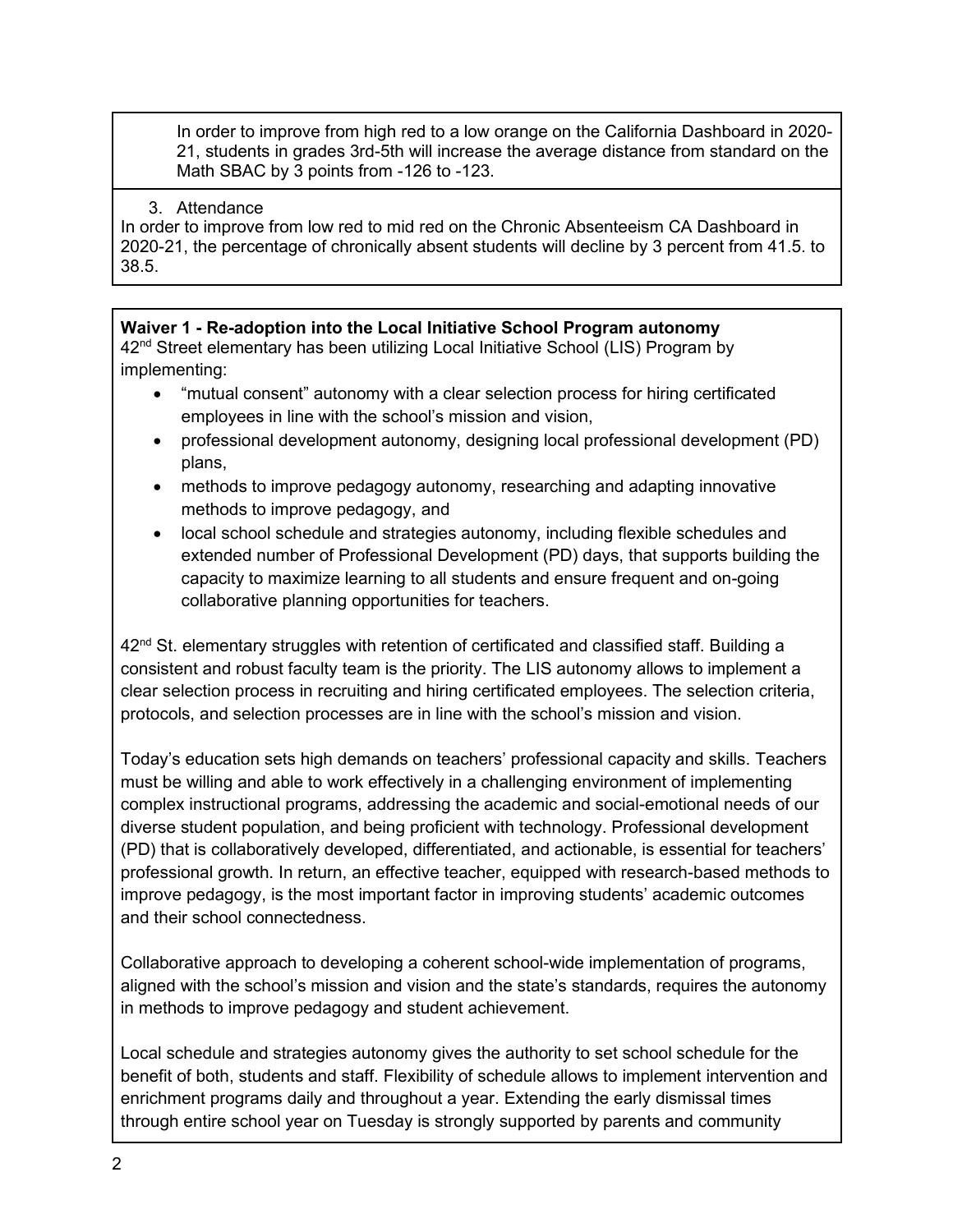because it provides consistency for families. Majority of students reside in households with limited income, with a single parent or in foster care. Many parents and caregivers depend on afterschool care and need consistency with their weekly schedule throughout the year. Teachers are in favor of this schedule because the time allocated for Banked Tuesdays is used to improve quality of instruction through teacher trainings. Many current faculty members are new teachers who need consistent support in their professional growth. Implementing additional PD days provides more opportunities for teachers to continue improving their pedagogical skills.

How does your school plan to continue to use the **Re-adoption into the Local Initiative School Program** autonomy for continuous school improvement?

In order for students to demonstrate sustainability and growth of their academic skills and social-emotional well-being, students need to be supported by a broad range of services. 42<sup>nd</sup> St ES needs to continue to improve how we provide these services. The goals of our School Plan for Student Achievement (SPSA) are addressed by high quality of academic instruction, consistency of routines and activities, and social-emotional support to students, families, and staff.

It is important to understand the value of strategies and programs that provide socialemotional learning and support, in addition to the engaging and efficient instructional delivery. Both factors are required to create and maintain a school environment conducive to learning at 42<sup>nd</sup> St. Elementary.

Instructional Leadership Team (ILT), including Grade Level Leads and school administration, collaboratively research and monitor the implementation of research-based instructional programs and pedagogical strategies. Weekly grade level meetings and professional development opportunities will continue to be offered to all certificated staff. Collaborative planning and research time will be embedded into weekly routines to allow for teachers' collaboration, peer classroom observation, and mentorship.

In addition to instructional workshops and training for teachers, the school will deliberately focus on research-based programs that support mindfulness, self-regulation, and socialemotional learning for students. Examples might include programs like the Second Step, Restorative Justice, Sanford Harmony, Mindfulness games, etc.

### **Waiver 2 - Methods to improve pedagogy and student achievement autonomy**

42<sup>nd</sup> Street elementary effectively utilized ESBMM autonomy to improve pedagogy and student achievement. Our collaborative professional planning and scheduling includes structures for consistent teacher collaboration during grade level meetings, lesson planning, data analysis, faculty meetings, peer classroom observations, and differentiated professional development sessions and workshops. The Local School Leadership Council (LSLC), the Instructional Leadership Team (ILT), and various committees strategically plan and guide the implementation of various intervention strategies and programs that support student achievement. For example, during our weekly grade level meetings, teachers conduct peer classroom observations, analyze data, organize long-term planning, and work collaboratively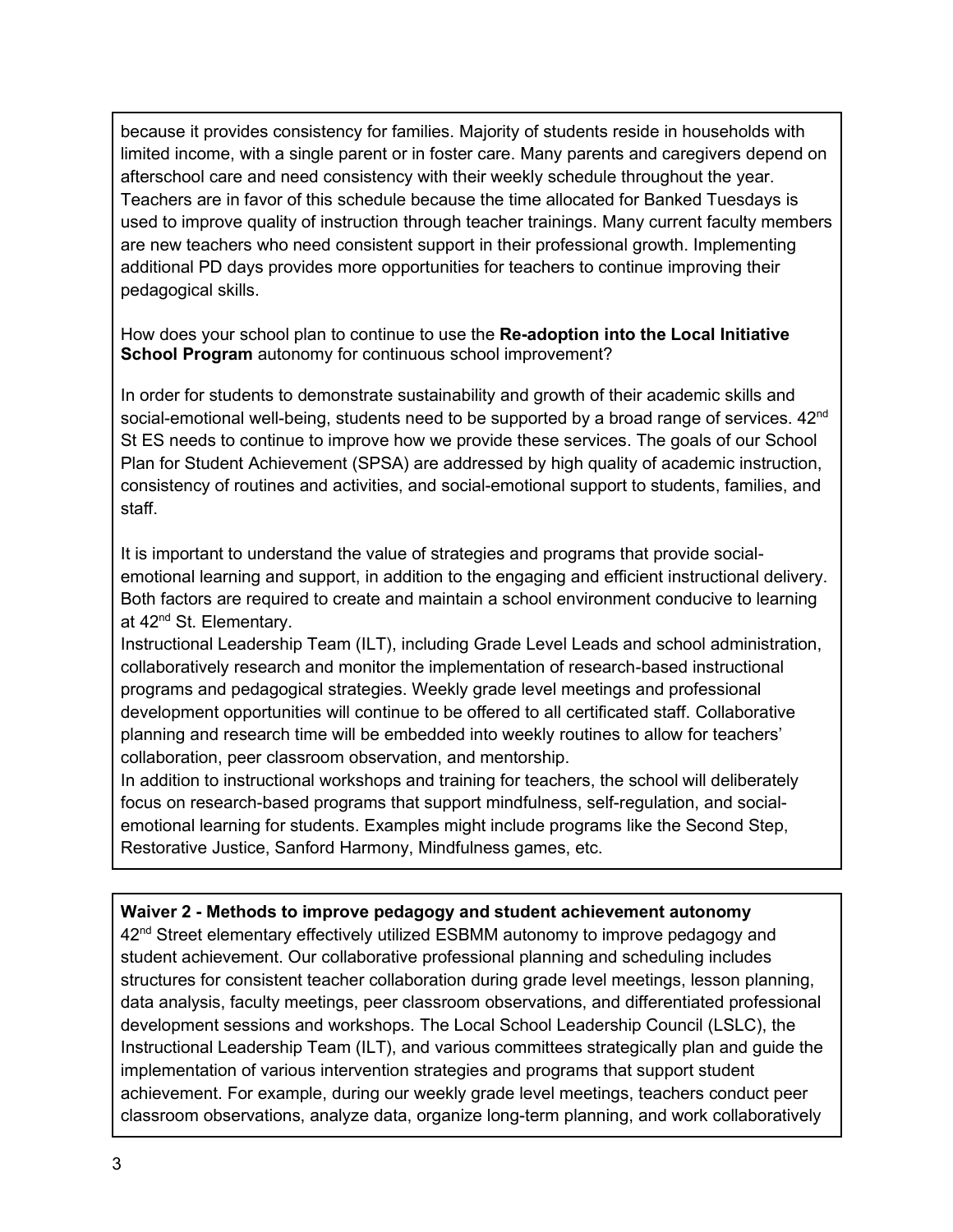on building their professional capacity. Teachers are encouraged to take advantage in collaborative lesson planning sessions on a weekly basis. Teachers are encouraged to provide the after-school tutoring and conduct student clubs to engage them in extra-curricular activities (e.g. robotics, cheer-leading, science, etc.) Supplemental funding is secured in the SPSA to support teachers' efforts.

How does your school plan to continue to use the **Methods to improve pedagogy and student achievement** autonomy for continuous school improvement?

The school will continue using existing structures to improve pedagogy and student achievement through strategic planning, professional development, and intervention programs.

In addition, more efforts will be put in place to address the student agency factor and the overall school connectedness for both, students and staff. The construct of *connectedness* has gained acceptance in the literature as a significant factor that influences students' academic achievement, motivation and resilience. Therefore, a measure of connectedness could be used to indicate the effectiveness of school reform policies designed to build supportive and nurturing learning environments. As an ESBMM school, 42<sup>nd</sup> St. Elementary will strive to create a highly interactive and engaging learning environment, through effective use of technology and innovative pedagogical solutions. To support these needs, the school will be seeking participation in research opportunities and sponsorship to bring resources to students, teachers, and families.

Today's educational process calls for flexibility and innovation in choices of instructional settings and delivery of instruction. As it is envisioned in the Common Core State Standards, the continuity of the educational process from Kindergarten through high school and college is essential. 42<sup>nd</sup> St elementary will be working on building a robust, rigorous, and differentiated academic curriculum that has a capacity to be implemented in flexible settings that might include blended learning, linked learning (apprenticeship), and independent study options. This approach will introduce our students to a variety of educational setting that contemporary educational system has to offer.

Additional support will include engaging outside vendors and service providers such as UCLA tutors, OASIS tutors, counselors, music, dance, visual arts, and drama teachers, instructors for robotic, science, edible garden, and other enrichment activities and programs.

# **Waiver 5 - Local Schedule and Strategies autonomy**

The authority and option to set their own school schedule for both staff and students, including modified daily instructional days/minutes, the school schedule of activities and events and special schedules such as those designed to accommodate additional prep time for elementary teachers. All of the above are subject to District-mandated annual number of school days and minimum annual instructional minutes, calendar requirements, and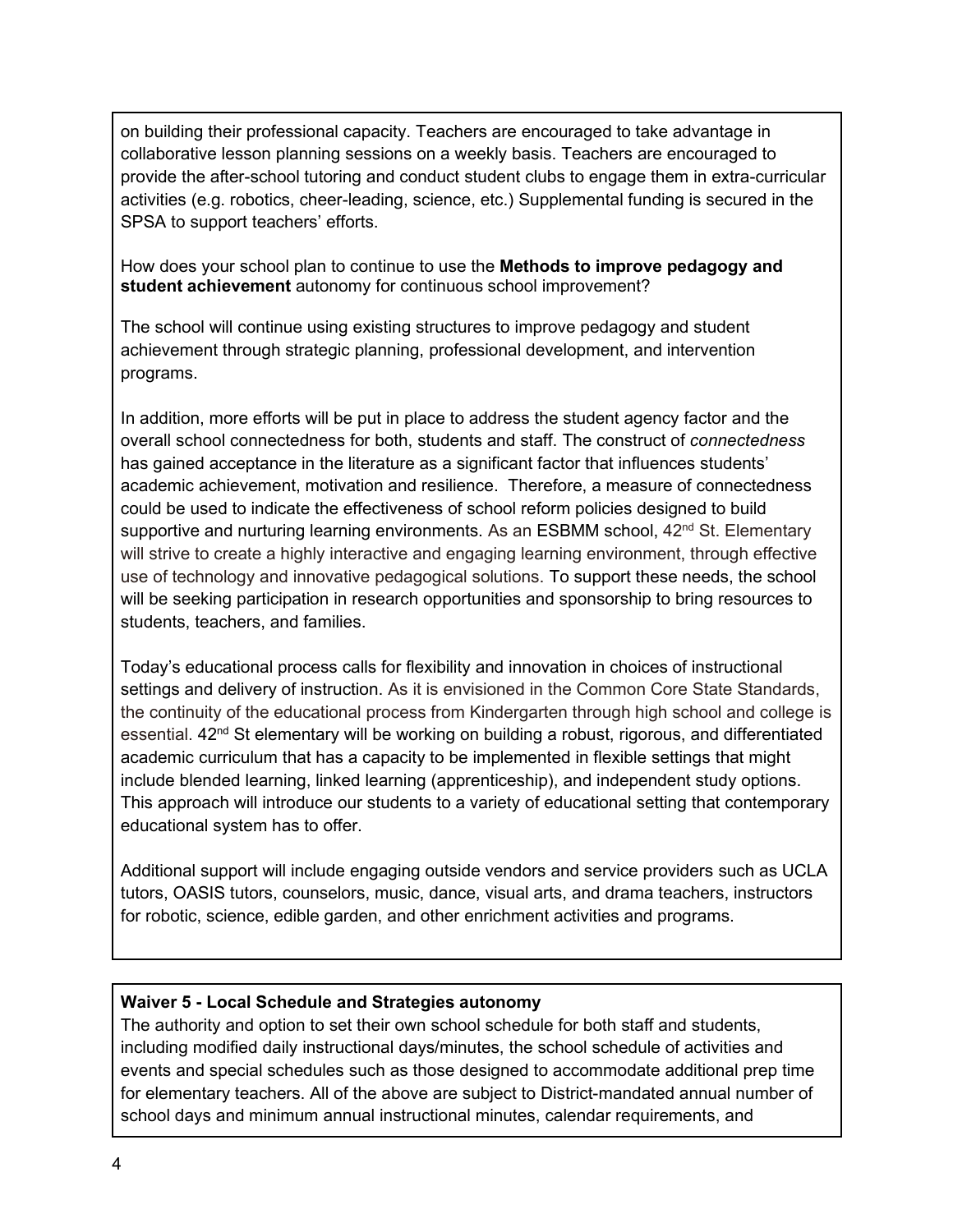contractual pay in the case of additional required hours of regular daily instruction. (*All State and Federal mandates remain applicable, as well as court orders and consent decrees.)*

The LAUSD currently implements 26 PD days during school year. Extending the early dismissal times through entire school year has been utilized at  $42<sup>nd</sup>$  St elementary through a waiver. This autonomy consistently receives strong support from both, faculty and community. To guide, measure and monitor our progress, additional PD days have been funded by grants and other resources to support teachers in data analysis, planning, and collaborative instruction design. Flexible daily and weekly schedule, implemented during school year, allows to implement intervention and enrichment programs, and to enhance differentiation of instruction.

How does your school plan to continue to use the **Local Schedule and Strategies** autonomy for continuous school improvement?

 $42<sup>nd</sup>$  St ES will continue to use the Local Schedule and Strategies autonomy to build staff and leadership capacity to collaboratively create class and school-wide schedules that meet core instruction and support interventions. The schedules will ensure consistent and on-going collaborative opportunities for teachers, including peer observations, collaborative planning, and professional development. Schedules will be designed with the purpose of maximizing learning of nearly every student.

School schedules are systematically aligned with and/or may surpass District requirements and fully comply with State and federal law. Number of PD will be up to the maximum number of Tuesdays in the academic school year.

# **Waiver 7 - Professional Development autonomy**

Local Initiative Schools have the authority and option to design local professional development plans aligned with the school's Instructional Plan/School Plan for Student Achievement to meet the needs of the students and faculty of the school, except as to training related to legal/compliance mandates. *(All State and Federal mandates remain applicable, as well as court orders and consent decrees.)*

LSLC and ILT at  $42<sup>nd</sup>$  St ES collaboratively design professional development aligned with the SPSA to meet the needs of the students and faculty of the school. Instructional Leadership Team (ILT) meets bi-weekly to review data, monitor implementation of instructional programs, and plan. The leadership structure at the school also includes School-Wide Positive Behavior Implementation System (SWPBIS) committee, Safety Committee, and ad hoc committees formed in response to the ongoing needs of the school. The ILT and LSLC lead the process of supporting teachers in their professional growth and ensure consistent implementation of culturally relevant practices and curricular content to effectively teach and assess all students. The professional development process is driven by consistent data analysis that includes formative and summative assessment results, classroom observations (peer and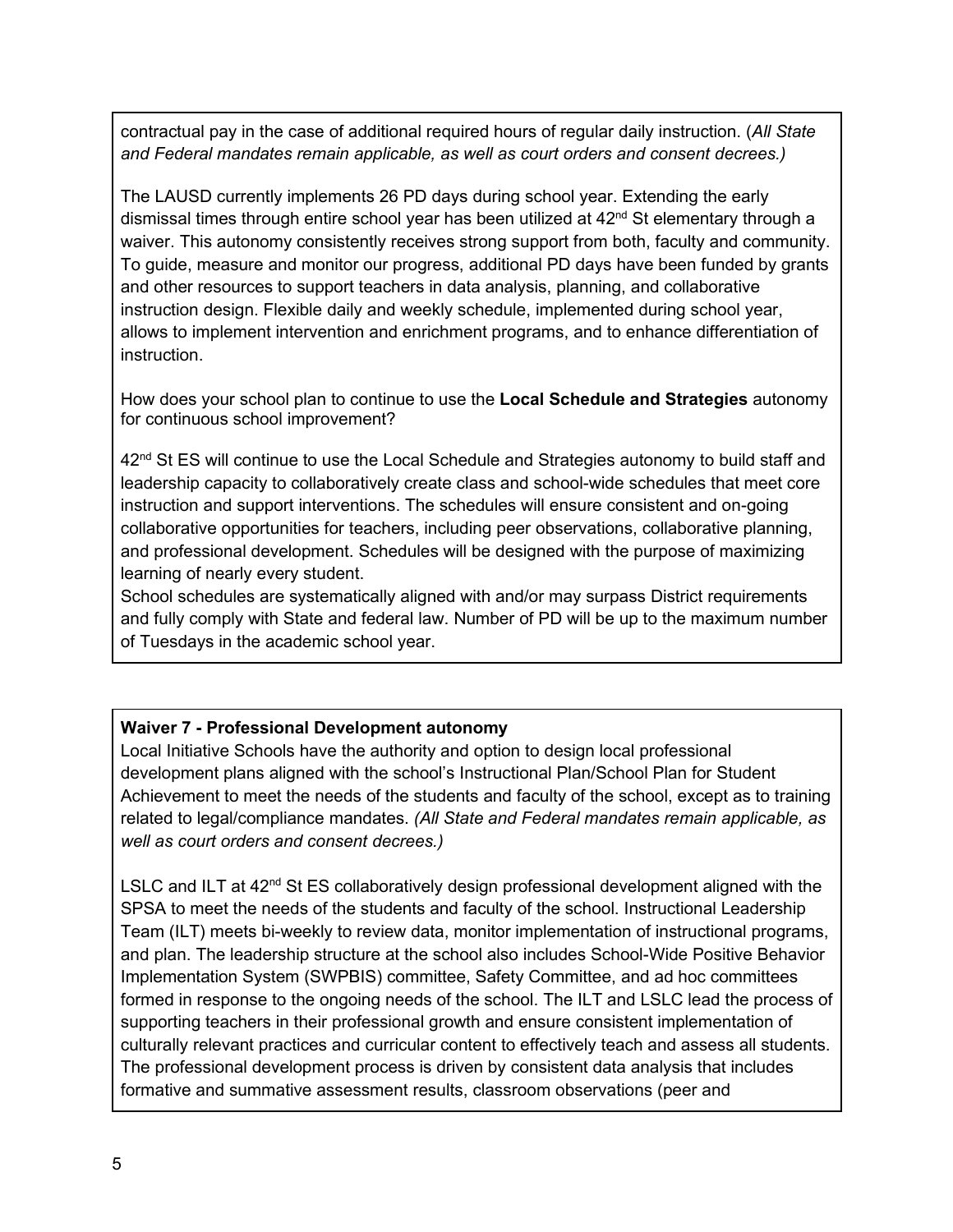administrative), attendance data, and surveys designed to measure stakeholders' engagement and school connectedness, like the School Experience Survey.

How does your school plan to continue to use the **Professional Development** autonomy for continuous school improvement?

The school will continue to use the PD autonomy to collaboratively and systematically seek out and analyze classroom-level and school-wide qualitative and quantitative data to monitor effectiveness of teaching methods and strategies. Instructional leadership structures will continue to articulate, model and facilitate research-based instructional practices and provide opportunities for teachers to share and model effective instructional practices for their colleagues.

Based on our school's performance data, and taking in consideration the new challenge of providing rigorous and differentiated instruction to all students via remote learning as well as in blended and traditional learning environments, the professional development will be expanded to address the existing and new emerging needs of students and families. Our existing leadership structures (LSLC, ITL, ad hoc committees, etc.) demonstrate the capacity to adapt to new demands in providing support to teachers in their instructional delivery needs.

### **Waiver 9 - Requirement for "mutual consent" autonomy**

May have a requirement for "mutual consent" by school and applying employees with respect to filling of UTLA-represented and AALA-represented site-based openings at the school. This means no District-mandated priority placements but the school must still comply with return rights or other placement rights to the school that are created by legal mandates or by the District-UTLA Agreement. Local Initiative Schools utilize a Personnel Team designated to participate in staff and principal selection, subject to the independent consent of the Superintendent or designee. All State and Federal mandates remain applicable, as well as court orders and consent decrees. (Review Section I-G in the LSSEI agreement which gives detail regarding the local selection process)

 $42<sup>nd</sup>$  St ES utilizes the waiver for "mutual consent" autonomy by following clear and transparent selection, criteria, protocols and selection processed to fill teaching and administrative positions at the school site. The selection process may include response to a scenario, teaching a demo lesson, and other forms of identifying applicant's skills relevant to the requirements of the vacant position.

How does your school plan to continue to use the **Requirement for "mutual consent"** autonomy for continuous school improvement?

The selection process will continue to be collaborative and involve mutual consent among the participants of the selection process. For teachers' interviews, the Selection Committee will include the principal, selected teachers (preferably of the same grade level or qualification,